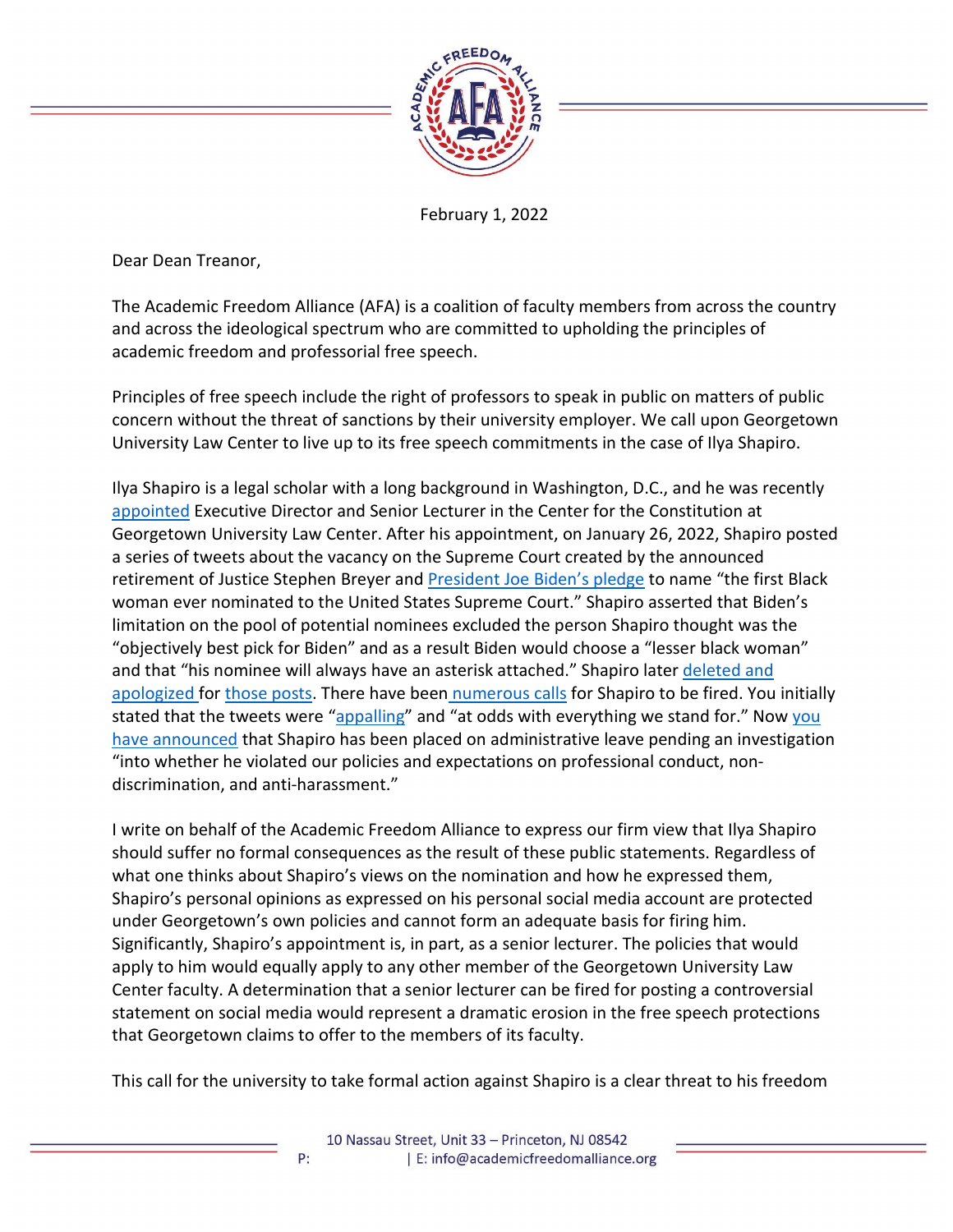

of speech. Such a social media post is a form of what the [American Association of University](https://www.aaup.org/report/1940-statement-principles-academic-freedom-and-tenure)  [Professors](https://www.aaup.org/report/1940-statement-principles-academic-freedom-and-tenure) calls "extramural speech." Extramural speech is a protected form of freedom of expression. When professors "speak or write as citizens, they should be free from institutional censorship or discipline." As the AAUP has emphasized, "The controlling principle is that a faculty member's expression of opinion as a citizen cannot constitute grounds for dismissal unless it clearly demonstrates the faculty member's unfitness for the position."

Georgetown University has explicitly embraced those principles in its [Faculty Handbook.](https://facultyhandbook.georgetown.edu/section1/a/) Most relevant in this context, the Faculty Handbook guarantees to all members of the faculty the ["rights and responsibilities common to all citizens,](https://facultyhandbook.georgetown.edu/section3/c/) free from institutional censorship" and foreswears any attempt by the university to hold a faculty member "accountable" for "private acts" unless those acts "substantially affect teaching, research or University service." Moreover, the University has integrated into its Faculty Handbook a [broad policy on free expression](https://facultyhandbook.georgetown.edu/section4/l/) that commits to providing "all members of the University community . . . the broadest possible latitude to speak, write, listen, challenge, and learn" and promises that ideas will not suppressed even if "most members of the University community" regard those ideas to be "offensive, unwise, immoral, or ill conceived."

There is no way to reconcile those commitments with Shapiro's current suspension and the proposed investigation. Shapiro expressed a view about the implications of using race and sex as filtering mechanisms for the selection of a judicial nominee. Such matters of public policy and government conduct are central to what members of the faculty might address as private citizens. Their opinions on such matters might well be controversial, offensive or misguided, but the university has committed itself to tolerating such controversial and offensive private speech. If the hostility of members of the campus community to such controversial speech is itself taken as a legitimate basis for concluding that such private acts "substantially affect" a faculty member's professional duties, then the university can hardly claim to provide "the broadest possible latitude" to such speech.

Private speech on controversial social and political topics can sometimes be heated, illtempered, ill-considered, and broadly offensive. We do not hold such extramural speech to the standards that we would properly expect from speech in the classroom or from scholarly research. Going down the road of punishing faculty for their political speech on social media that some members of the university community find insensitive or hurtful will leave all members of the faculty vulnerable to denunciations, investigations, and threats of termination. It would erode the protections for free expression that the university purports to provide to all members of the campus community, including the members of the faculty.